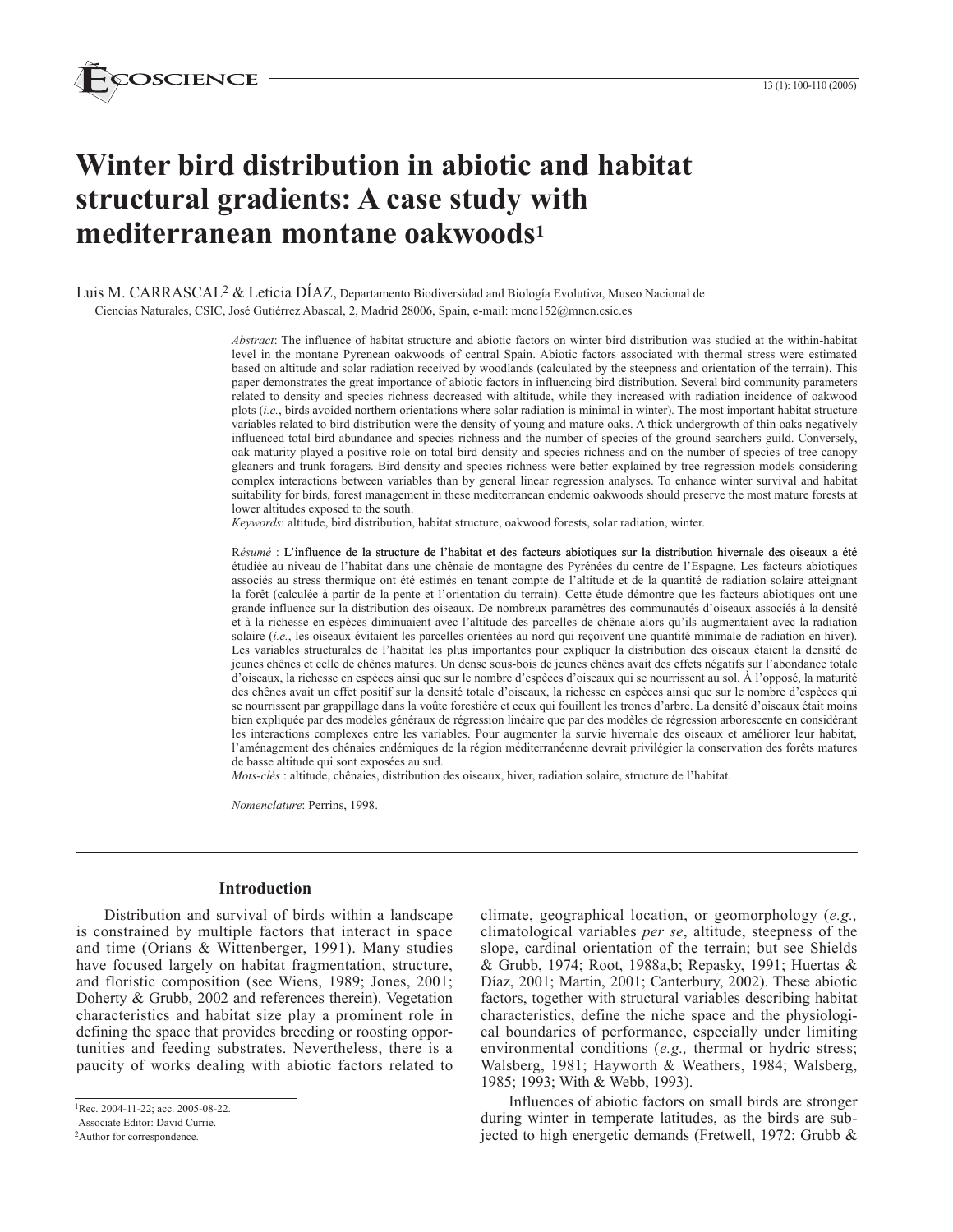Pravosudov, 1994). Probability of survival is determined by fat reserves that are used on a short-term basis to cope with very high metabolic costs derived from low winter temperatures, reduced and unpredictable food availability, and long winter nights (Blem, 1990). The influence of abiotic factors is especially evident in mountainous areas, where variations in altitude and exposure to sun radiation due to cardinal orientation of slopes generate a thermal mosaic. Moreover, unpredictable weather is a common characteristic of mountainous areas, where snowstorms or cold spells may drastically reduce food availability and increase metabolic demands, such that bird survival may be dramatically compromised. To survive winter conditions, birds must explore their environment in order to familiarize themselves with their habitat, tracking the changing food availability to reduce the risk of starvation (Naef-Daenzer, 2000). Nonetheless, exploration is costly in terms of the flight activity it entails and the greater exposure to predators (Ekman & Hake, 1990; Witter & Cuthill, 1993). Therefore, winter habitat selection should be the result of the interaction between the thermal environment that defines the physiological boundaries and the spatial niche characterized by the structure of the habitat that provides foraging substrata, refuge against predation, and roosting places (Cody, 1985; Wiens, 1989).

Accordingly, once birds have chosen areas where physiological stress and metabolic expenditure are minimized, habitat preferences may be exerted at smaller scales (hierarchical habitat selection; Wiens, Rotenberry & Van Horne, 1987; Kotliar & Wiens, 1990; Rolstad, Løken & Rolstad, 2000; Luck, 2002). Increase in altitude is inversely related to environmental temperature and positively associated with probability of inclement weather. On the other hand, in temperate latitudes of cold winter climate, birds should select sunlit sites (*i.e.,* habitat patches with high levels of exposure to sunlight) to gain heat from external sources, particularly radiation, which has a pronounced effect in reducing thermoregulatory costs at low temperatures (Ohmart & Lasiewski, 1971; De Jong, 1976; Lustick, Battersby & Kelty, 1978; Carrascal *et al.,* 2001). This selection can be accomplished within the range of variation in the cardinal orientations of slopes in mountain ranges, which determines the amount of solar radiation they receive (higher for southern orientations in winter time in the northern hemisphere). Therefore, birds under increased thermal expenditure in winter should exert a striking preference for lower altitudes, avoiding northern orientations where solar radiation is minimal.

The effect of altitude on bird abundance and body condition has been analyzed in some studies under winter conditions (Osborne & Green, 1992; Repasky & Schluter, 1994; Carrascal *et al.,* 1998; Carrascal, Palomino & Lobo, 2002). Less effort has been devoted to studying the effect of cardinal orientation on bird distribution in winter (but see Shields & Grubb, 1974; Huertas & Díaz, 2001). The influence of these variables on birds cannot usually be distinguished from other changing environmental attributes (*i.e.,* variation in altitude and orientation involves not only changes in temperature, but also changes in habitat structure and floristic composition; see Izco, 1984; and Costa, Morla & Sainz, 1998 for the Mediterranean region). Under these circumstances, it is highly desirable to analyze the influence of abiotic factors defining the thermal environment of birds within homogeneous habitat types. If habitat structure changes within a given habitat type (*e.g.,* gradients in shrub cover, tree height, or tree density), it is also possible to estimate the magnitude of the effects of structure *per se* and abiotic factors on habitat preferences of birds (see Seoane *et al.,* 2003; Bustamante & Seoane, 2004; Seoane, Bustamante & Díaz-Delgado, 2004; and Suárez-Seoane, Osborne & Rosema, 2004 for analysis of topographic, climatological and land-use/land-cover variables on bird distribution and abundance across gradients of different habitat types).

This paper deals with the influence of abiotic and habitat structure factors on winter bird distribution at the within-community level. The habitat studied is a montane mediterranean oak forest located in central Spain. The heterogeneity of the study area implies a large variation in altitude, cardinal orientation, and slope of the terrain, together with the environmental severity and unpredictability of a cold montane climate. The oakwoods are exclusively composed by the Pyrenean oak (*Quercus pyrenaicus*), endemic to the high plateaus and mountains of southern France and the Iberian Peninsula (Costa, Morla & Sainz, 1998). These forests also show a considerable heterogeneity in habitat structure (tree maturity, canopy cover, and development of the herbaceous and shrub layers), mainly because they have been intensively managed for charcoal and cattle grazing. However, human pressure on these woodlands has nowadays diminished, and many young oakwoods are beginning to recover. The large variation in habitat structure due to human impacts, combined with winter climate severity and the heterogeneity of the terrain (altitudes, cardinal orientation of the forest tracts, and slope of the terrain) make these forests an ideal area in which to test the role of habitat structure and abiotic factors as determinants of winter bird distribution.

## **Methods**

## STUDY AREA

The study area is located in the Sierra de Guadarrama (central Spain, Madrid province; 40° 47′ 35″ n, 04° 00′ 40″ w). Its continental climate, typical of mediterranean interior mountainous systems, includes large thermal variations, cold and wet winters, and a short vegetative period (Izco, 1984; Costa, Morla & Sainz, 1998). Oakwoods in the Sierra de Guadarrama are monospecific forests of *Quercus pyrenaica*, distributed from 900 to 1650 m asl on both slopes of the range. These forests were nearly extirpated from the Guadarrama mountains at the beginning of the 20<sup>th</sup> century (cut down for charcoal and for pasturelands for cattle grazing, especially in the valleys) but have been recovering since then. The location of these forests on the mountain range of Guadarrama, together with their past and recent history of management, have produced a large variety of oakwoods with respect to habitat structure, maturity, and geographical location (cardinal orientation, steepness of slopes, and altitude).

Fieldwork was carried out in 10 localities spanning over 900 km2 (Navalperal de Pinares, Zarzalejo, Valsaín, Escorial, Navacerrada, Miraflores de la Sierra, Rascafría,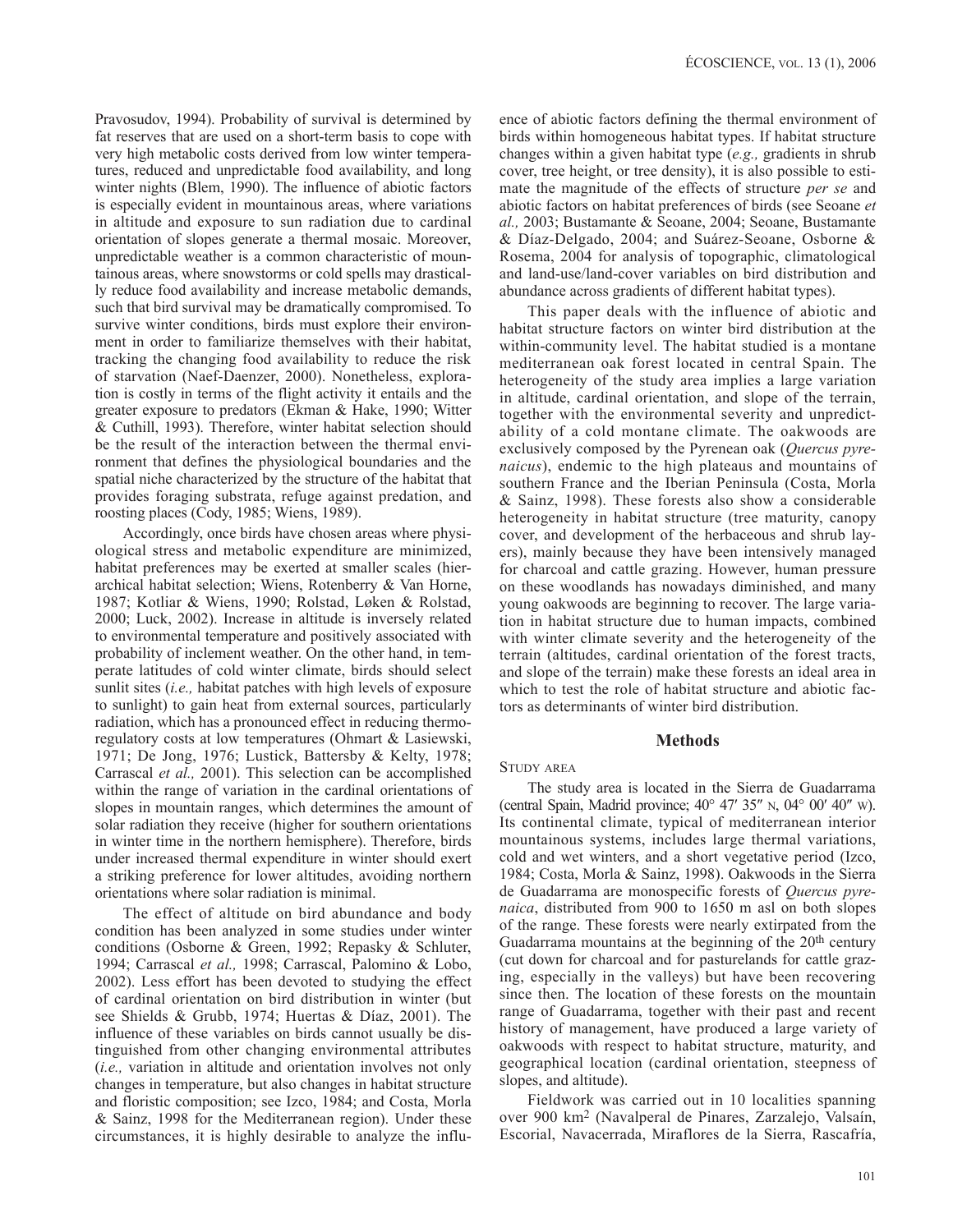Lozoya, Alameda del Valle, Canencia) from 967 to 1632 m asl. Surveys were carried out in two consecutive years (winters 2002-2003 and 2003-2004) from the second fortnight of November to the first fortnight of February. We followed a stratified random procedure, trying to sample different combinations of altitude, cardinal orientation, slope, and habitat structure in several localities throughout the study area in the two years. The sampling of different habitat configurations according to altitude, cardinal orientation, and vegetation structure was randomized across the study years and seasons. Consequently, the relationships between date, habitat-structure components (see below), altitude, cardinal orientation, and slope were very low (coefficients of determination lower than 15% for any pair of variables being correlated).

#### Sampling design

Bird censuses were made by means of stationary point counts. The radius of census plots was 50 m (0.8 ha). Each census plot was surveyed twice a day, for 10 min within the first 3 h of the morning and for 10 min in the afternoon (beginning 2 h before sunset). Thus, each census plot had an accumulated census time of 20 min, which is adequate for bird surveys of woodland birds during the non-breeding season (Shiu & Lee, 2003). These point counts do not efficiently sample all species due to interspecific differences in detectability. However, this is not a major concern in our work, as the long accumulated sampling period of 20 min maximizes the probability of detection of birds within the radius of 50 m if they are actually present. Furthermore, we were interested in relative abundances per unit of area and time, as birds wintering in these forests usually wander through oakwoods in flocks and are not territorial in this season. Bird abundances were expressed as the average of the two 10-min counts: birds·0.8 ha<sup>-1</sup> in 10 min. Census plots were separated by at least 250 m to minimize the probability of sampling the same birds more than once (especially in the case of very mobile or detectable species, *e.g.,* corvids, woodpeckers). All visual or auditory contacts with birds were included, except when individuals flew over the census plots without stopping on them.

All samples were obtained on rainless and nearly windless days (wind speed <  $3 \text{ m·s}^{-1}$ ) to reduce detectability problems (Bibby *et al.,* 2000). We sampled 149 different census plots in the two study years.

A 25-m-radius plot was placed within each census point to sample vegetation structure. Measurements defining vegetation structure were rock (ROCK), herbaceous layer (HER) and shrub layer (SHRUB) cover, average height of the shrub (H SHRUB) and tree (H TREE) layers, mean diameter of the five thickest tree trunks (DIAM), and number of trunks within three diameter classes: 5-10 cm (NT5- 10), 10-30 cm (NT10-30), and more than 30 cm (NT30) at the breast level. We also recorded the number of tree trunks covered by climbers of ivy (*Hedera helix*) on at least 20% of their surface (NTIVY). All vegetation structure variables were visually estimated after previous training.

Variables summarizing geographical position of the census plots were obtained from 1:25,000 maps of the Servicio Geográfico Nacional de España, (altitude, slope,

and cardinal orientation). A sun radiation index was used on the premise that the amount of solar radiation received at a site will be influenced by the steepness and orientation of the landscape at that site (see also Gibson *et al.,* 2004). A measure of solar radiation incidence was obtained from the sinus of the angle of sun rays incidence over census plots at midday (*i.e.,* the sun was at zenith). Values ranged from 1 (perpendicular incidence, sinus of 90º) to 0 (radiation was absolutely tangential or woodland plots never received direct solar radiation). The angle of incidence (INCIDSUN) was calculated by combining the angles of cardinal orientation (CAR) and the slope of the terrain (SL) of each plot and the average sun height over the horizon at zenith in the study area (SH), according to the following formula:

## $INCIDSUM = (SH - SL*cos[CAR])$

where SH was estimated to be 30° based on the average calendar date of the study period (December 31).

#### DATA ANALYSES

A principal components analysis (PCA) with a Varimax rotation was carried out with habitat variables describing the 149 census plots to obtain a reduced number of factors that summarized habitat structure. The correlation matrix between original variables was used. Multiple regression analyses (general linear models) were carried out to explore variation in total bird density and bird species richness using altitude, radiation incidence, and factors derived from principal components analysis as predictor variables (see Brotons *et al.,* 2003 for a similar approach). We checked for normality of residuals of the regression models. The principal components and multiple regression analyses were carried out using STATISTICA 6.0 (StatSoft, 2001).

Tree models were also employed to provide more detailed results describing total bird density and species richness in census plots. Tree models are non-parametric and non-linear approaches that are excellent for initial data inspection; they give a clear picture of the structure of the data, and they provide a highly intuitive insight into the interactions between variables (Hastie & Tibshirani, 1990; Breiman *et al.,* 1998; De'Ath & Fabricius, 2000; Drapeau *et al.,* 2000; Crawley, 2002). Classification and regression trees (CART) allow for the use of different types of response variables and render graphical interpretation of complex results involving interactions. They do not require the existence of linear relationships among the variables or homoscedasticity in variances. An additional advantage of this statistical tool is that interactions among explanatory variables are detected automatically in the analysis. Tree models analyze variation in a response variable that may be categorical (classification trees) or numeric (regression trees) by repeatedly splitting the data into more homogeneous groups, using combinations of categorical and/or numeric predictors. At each split the data is partitioned into two mutually exclusive groups, each of which is as homogeneous as possible. The splitting procedure is then applied to each group separately. The objective is to partition the response variable into homogeneous groups, but also to keep the tree reasonably small. The tree model is structured in a hierarchical fashion with the initial undivided data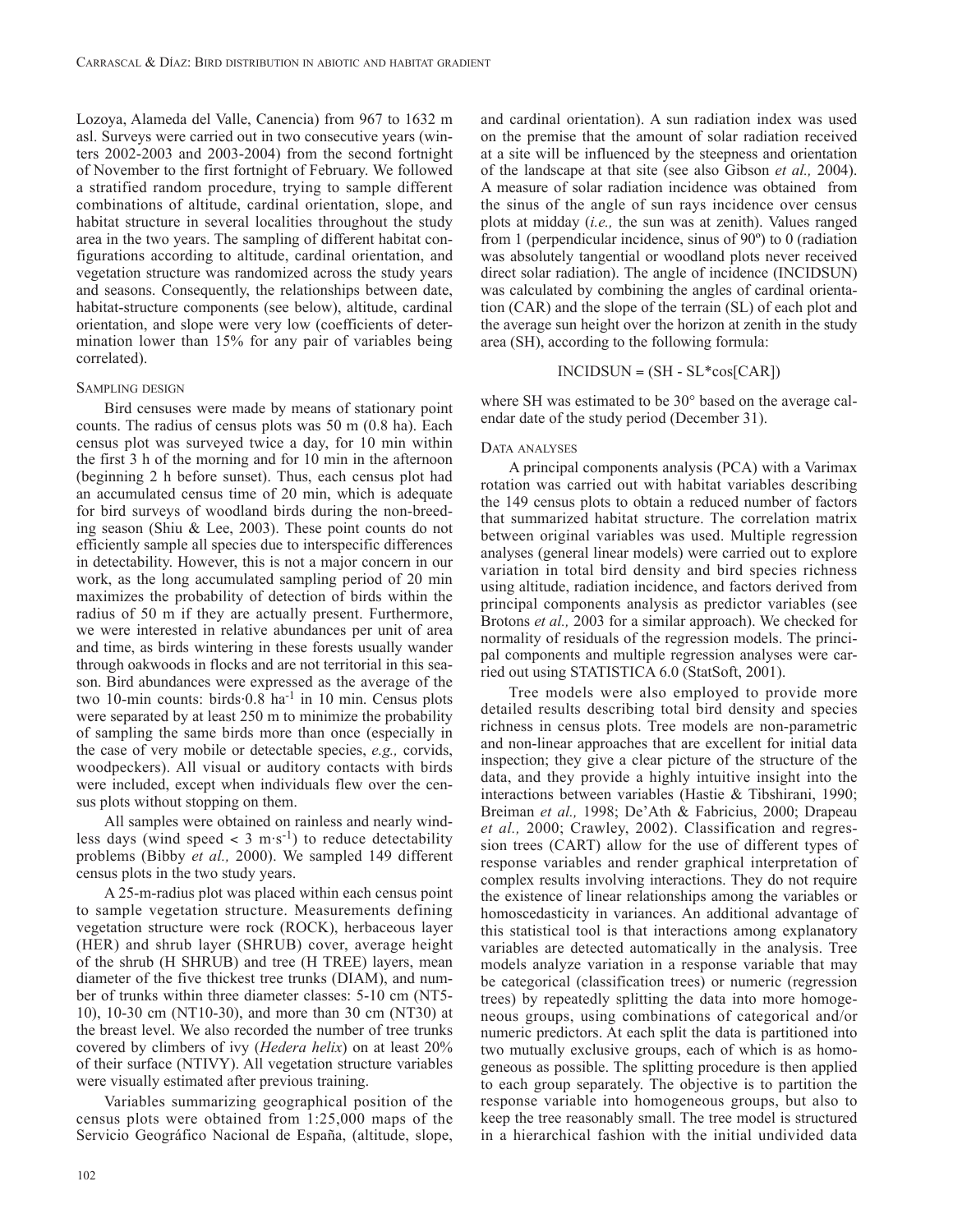set at the top (the root), followed by binary splits, each of which are called "nodes," to final undivided groups of sites ("leaves") at the bottom of the tree. The proportion of variation in the response variable that is explained by each split is indicated by the vertical length of the "branches" that extend from each node to each subsequent node or leaf. The size of the regression tree is measured by the number of leaves (final groups) in the tree. For a good general review of CART, see Efron and Tibshirani (1991), and for more detail see Breiman *et al.* (1998), Clark & Pregibon (1992), and Venables and Ripley (1994).

An important mechanism used to prevent trees from over-fitting data is tree pruning. Pruning can be employed during tree construction (pre-pruning) using stopping rules. The stopping rules in this paper were (1) minimum node size of 20 cases, (2) "leaves" (tree tips) including at least 10 cases, and (3) significant reductions in residual deviance (a measure of group heterogeneity) attained by a splitting criterion (according to a  $\chi^2$  test). Classification and regression trees were carried out using S-Plus 2000 software (MathSoft, 1999).

Assignment of bird species to four foraging guilds was obtained from Carrascal, Potti, and Sánchez-Aguado (1987) and Perrins (1998). These guilds were defined according to habitat use (ground, shrubs, trunk-thick branches, and canopy branches as the main foraging substrata). Based on the occurrence of species in census plots and their main foraging substrata, we also estimated species richness for each guild (analyzed using tree regression analyses).

#### **Results**

### Bird community composition and habitat structure

Bird species densities in the whole sample of oakwoods censused are shown in Table I. The most common species (densities  $> 5$  birds·10 ha<sup>-1</sup>) were tree-branch gleaning passerines (blue tit, *Parus caeruleus*; great tit, *Parus major*; and long-tailed tit, *Aegithalos caudatus*), followed by trunk searchers (short-toed treecreeper, *Certhia brachydactyla*; and nuthatch, *Sitta europaea*). Other common bird species were redwing (*Turdus iliacus*), mistle thrush (*Turdus viscivorus*), blackbird (*Turdus merula*), woodpecker (*Dendrocopos major*), coal tit (*Parus ater*), crested tit (*Parus cristatus*), and chaffinch (*Fringilla coelebs*).

There was a marked paucity of strictly wintering species (only redwing and goldcrest, *Regulus regulus*). The most abundant foraging guild was that of oak branch gleaners, composed of eight main species. The guild of ground foragers contained the most species (19 exclusive species), although their average densities were very low. Trunk searchers included only three main species, which attained medium densities. Finally, the shrub layer gleaners guild was composed of only a few species reaching very low densities.

Table II shows the results of principal components analysis carried out with 10 variables describing habitat structure of oakwood plots. The first component accounts for 24% of original variance, defining a gradient of increasing tree height and diameter (oak maturity). The second (17%) and the third (15%) factors order the plots according to the development of understory and herbaceous layers,

| TABLE I. Density (birds $10 \text{ ha}^{-1}$ ) of bird species in the whole sample |
|------------------------------------------------------------------------------------|
| of 149 point counts (118 ha) in the Pyrenean oakwoods of the Sierra                |
| de Guadarrama. Birds were sampled in 0.8-ha census plots (radius:                  |
| $50$ m). The main foraging substrates of species are also provided (G:             |
| ground, S: shrubs, B: tree branches, T: tree trunk; Carrascal, Potti $\&$          |
| Sánchez-Aguado, 1987).                                                             |

| Common name            | Species name            | foraging       | birds                       |
|------------------------|-------------------------|----------------|-----------------------------|
|                        |                         |                |                             |
|                        |                         | substrate      | $\cdot$ 10 ha <sup>-1</sup> |
| Blue tit               | Parus caeruleus         | B              | 14.54                       |
| Great tit              | Parus major             | B, G           | 8.62                        |
| Long-tailed tit        | Aegithalos caudatus     | B, S           | 8.38                        |
| Short-toed treecreeper | Certhia brachydactyla   | T, B           | 6.61                        |
| Nuthatch               | Sitta europaea          | T, B           | 5.00                        |
| Redwing                | Turdus iliacus          | G, S           | 2.91                        |
| Mistle thrush          | Turdus viscivorus       | G              | 2.07                        |
| Blackbird              | Turdus merula           | G              | 1.52                        |
| Great spotted          | Dendrocopos major       | T              | 1.44                        |
| woodpecker             |                         |                |                             |
| Coal tit               | Parus ater              | B              | 1.42                        |
| Chaffinch              | Fringilla coelebs       | G              | 1.41                        |
| Crested tit            | Parus cristatus         | $\overline{B}$ | 1.18                        |
| Firecrest              | Regulus ignicapillus    | B, S           | 0.98                        |
| Rock bunting           | Emberiza cia            | G              | 0.82                        |
| Green woodpecker       | Picus viridis           | G, T           | 0.74                        |
| Robin                  | Erithacus rubecula      | G              | 0.51                        |
| Azure-winged magpie    | Cyanopica cyanus        | G              | 0.44                        |
| Wren                   | Troglodytes troglodytes | S, G           | 0.43                        |
| Carrion crow           | Corvus corone           | G              | 0.42                        |
| Magpie                 | Pica pica               | G              | 0.38                        |
| Chiffchaff             | Phylloscopus collybita  | B, S           | 0.26                        |
| Goldfinch              | Carduelis carduelis     | G              | 0.18                        |
| Jay                    | Garrulus glandarius     | G, B           | 0.14                        |
| House sparrow          | Passer domesticus       | G              | 0.09                        |
| Cirl bunting           | Emberiza cirlus         | G              | 0.05                        |
| Goldcrest              | Regulus regulus         | B              | 0.04                        |
| Stonechat              | Saxicola torquata       | G              | 0.04                        |
| Blackcap               | Sylvia atricapilla      | S, B           | 0.04                        |
| Sardinian warbler      | Sylvia melanocephala    | S, G           | 0.04                        |
| Raven                  | Corvus corax            | G              | 0.01                        |
| Starling               | Sturnus unicolor        | G              | 0.01                        |
| Great grey shrike      | Lanius excubitor        | G              | 0.01                        |
| Song thrush            | Turdus philomelos       | G              | 0.01                        |

respectively. The fourth component (12%) describes the increase of ivy cover on tall trees. Finally, the fifth factor (11%) arranges oakwood plots according to rock cover on the ground.

#### Total bird density and species richness

Bird density was significantly explained by a regression model including description of habitat structure by the above-mentioned components, incidence of radiation on oakwood plots and their altitude  $(F_{7, 141} = 5.71, P < 0.001;$  $R^2$  = 0.22%; Table III). Bird density was most strongly related to oak maturity (tree height and diameter, PC1). Bird density was also positively correlated with radiation received by oakwoods and the development of the understory layer (PC2), but was negatively affected by altitude. Figure 1 shows in more details the spatial variation in bird density using regression trees ( $\chi^2$  = 1108, df = 11, *P* < 0.001; 52.9% of original deviance). Density of mature trees (> 30 cm in diameter) had a prominent, positive effect on bird abundance. Incidence of solar radiation also had a positive influence on bird abundance, while density of thin oaks (5-10 cm in diameter) had a negative one. Oakwoods with the highest bird abundances were those with more than 8.5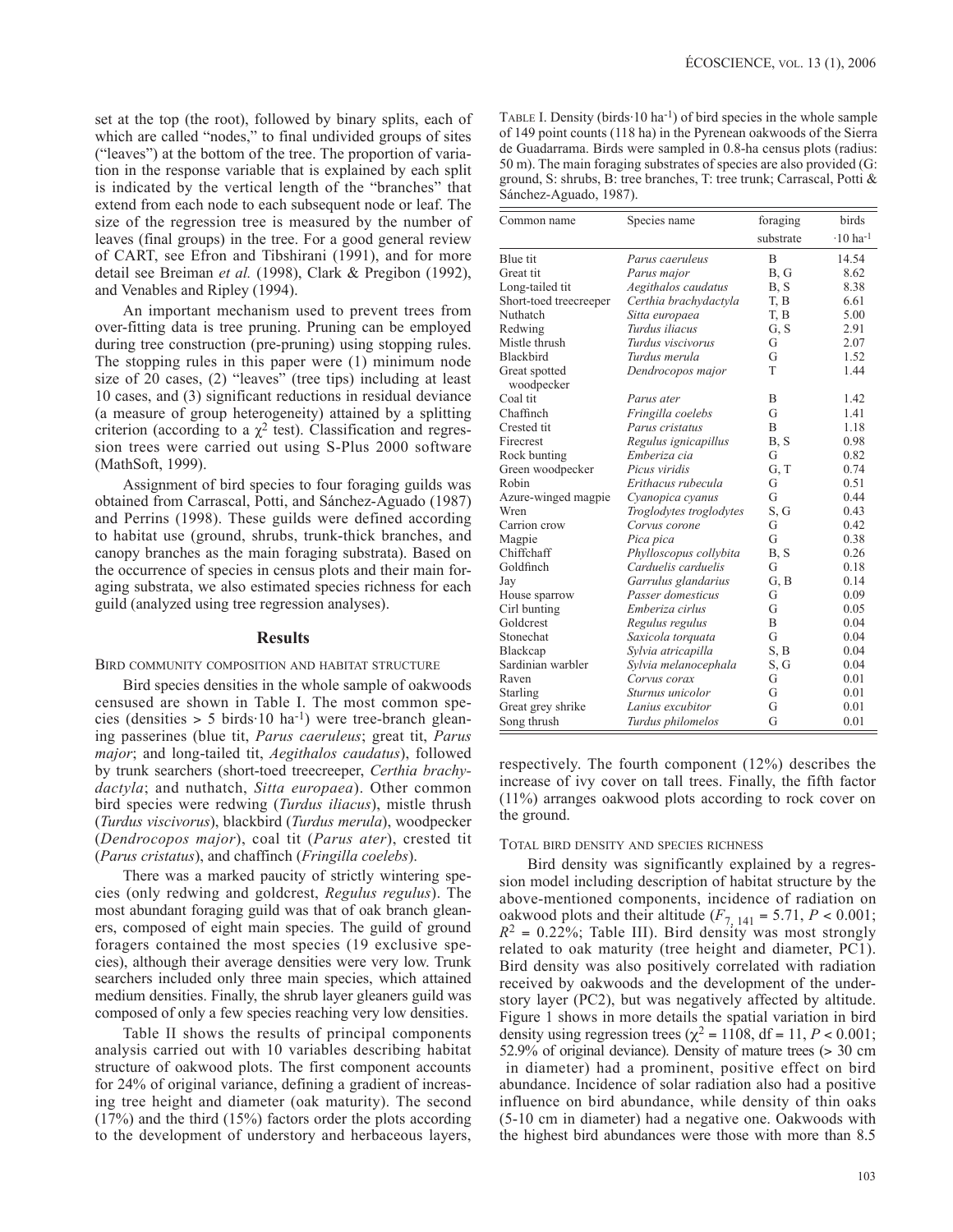Table II. Principal components analyses performed with 10 variables defining habitat structure in 149 census plots (factors PC1-PC5). In bold type, significant correlations between variables and factors (at *P* < 0.001). Range of measured variables (MIN: minimum; MAX: maximum) is also provided. Number of trunks is expressed in number per 0.2 ha. Vegetation structure was sampled in plots of 0.2 ha (radius: 25 m).

|                                                    | PC1     | PC <sub>2</sub> | PC <sub>3</sub> | PC4     | PC <sub>5</sub> | <b>MIN</b> | <b>MAX</b> |
|----------------------------------------------------|---------|-----------------|-----------------|---------|-----------------|------------|------------|
| Rock cover (%; ROCK)                               | $-0.04$ | 0.03            | $-0.08$         | 0.02    | 0.91            | $\theta$   | 50.0       |
| Herbaceous cover (%; HERB)                         | $-0.24$ | $-0.22$         | 0.83            | $-0.25$ | 0.08            |            | 96.0       |
| Shrub cover $(\%;$ SHRUB)                          | 0.03    | 0.90            | $-0.12$         | $-0.03$ | $-0.12$         | $\theta$   | 90.0       |
| Average shrub height (m; H SHRUB)                  | $-0.21$ | 0.41            | 0.60            | 0.06    | $-0.26$         |            | 2.5        |
| Average tree height (m; H TREE)                    | 0.52    | $-0.18$         | $-0.09$         | 0.48    | $-0.37$         | 4          | 14.0       |
| Number of trunks 5-10 cm in diameter (NT5-10)      | $-0.48$ | $-0.10$         | $-0.58$         | $-0.28$ | 0.09            | $\theta$   | 500.0      |
| Number of trunks 11-30 cm in diameter (NT10-30)    | $-0.18$ | $-0.77$         | $-0.16$         | 0.09    | $-0.28$         | $\theta$   | 550.0      |
| Number of trunks $> 30$ cm in diameter (NT30)      | 0.94    | 0.08            | $-0.12$         | $-0.01$ | 0.03            | $\theta$   | 100.0      |
| Average diameter of the 5 thickest oaks (cm; DIAM) | 0.96    | 0.11            | $-0.07$         | 0.04    | $-0.02$         | 11         | 164.0      |
| Number of trunks covered by ivy (NTIVY)            | 0.01    | $-0.04$         | $-0.02$         | 0.91    | 0.05            | $\theta$   | 40.0       |
| Eigenvalue                                         | 2.45    | 1.69            | 1.46            | 1.23    | 1.14            |            |            |
| % variance accounted for                           | 0.24    | 0.17            | 0.15            | 0.12    | 0.11            |            |            |

Table III. Results of regression GLM models analyzing the effect of altitude, sun radiation incidence, and habitat structure (PC1 to PC5; see Table II) on relative bird species density and richness. Sample size is 149 different census plots. SS: sums of squares; % var.: percentage of variance accounted for by each independent variable; beta: standardized regression coefficient.

|                                           | Density |          |       |         | Species richness |        |       |         |
|-------------------------------------------|---------|----------|-------|---------|------------------|--------|-------|---------|
|                                           | SS      | $%$ var. |       | Beta    | SS               | % var. |       | Beta    |
| Altitude                                  | 2.01    | 2.8      | 0.027 | $-0.19$ | 31.19            | 3.3    | 0.018 | $-0.21$ |
| Radiation incidence (sin)                 | 2.14    | 2.9      | 0.022 | 0.18    | 21.51            | 2.3    | 0.049 | 0.16    |
| Oak maturity (PC1)                        | 6.31    | 8.7      | 0.000 | 0.30    | 20.64            | 2.2    | 0.054 | 0.15    |
| Development of the shrub layer (PC2)      | 2.14    | 2.9      | 0.022 | 0.17    | 0.16             |        | 0.866 | 0.01    |
| Development of the herbaceous layer (PC3) | 0.04    | 0.1      | 0.755 | $-0.02$ | 8.14             | 0.9    | 0.224 | 0.10    |
| Ivy cover on tall trees (PC4)             | 0.67    | 0.9      | 0.197 | 0.10    | 39.32            | 4.2    | 0.008 | 0.22    |
| Rock cover (PC5)                          | 0.37    | 0.5      | 0.340 | $-0.07$ | 8.17             | 0.9    | 0.224 | $-0.09$ |

trunks larger than 30 cm $\cdot$ 0.2 ha<sup>-1</sup>, with fewer than 19 thin oaks·0.2 ha-1 and less than 3.5% rock cover (10.8 birds·0.2 ha<sup>-1</sup>, or 138 birds·10 ha<sup>-1</sup>). If density of mature oaks did not reach that threshold, high bird abundances (average: 8.1 birds $\cdot$ 0.2 ha<sup>-1</sup>, or 103 birds $\cdot$ 10 ha<sup>-1</sup>) were also measured in plots with fewer than  $14.5$  thin oaks 0.2 ha<sup>-1</sup> and with high incidence levels of solar radiation (angle of incidence of sun rays at midday  $> 31^{\circ}$ ).

Bird species richness was significantly explained by the multiple regression in Table III ( $\overline{F}_{7, 141} = 4.44, \overline{P} < 0.001; \overline{R}^2 =$ 0.18%). Richness increased with ivy cover on tall trees and radiation incidence of oakwood plots, while it decreased with altitude. Density of mature trees had a marginal  $(P = 0.054)$  positive effect. A regression tree performed with original variables and bird species per census plot provided a significant model ( $\chi^2$ <sup>=</sup> 291.3, df = 7, *P* < 0.001; 41.3% of original deviance; Figure 2). Altitude was the main determinant of species richness: the lower the position of oakwoods, the higher the species richness of the bird community. Oak maturity had a positive influence in those oakwoods located above 1250 m asl, while density of young oaks had a negative influence below this altitude. The habitat characteristics of the oakwoods with the highest species richness included altitudes lower than 1250 m and number of thin trunks smaller than 27.5 trees 0.2 ha<sup>-1</sup> (average of 7.7 species per plot of 0.8 ha).

#### Species richness of foraging guilds

Table IV shows the habitat determinants of the spatial variation in species richness of the four main foraging guilds (see species and foraging substrata in Table I). Species rich-

104

ness of ground searchers is highest (3 species per 0.8 ha) at altitudes below 1245 m and in oakwoods with a very low density of young oaks (fewer than 9 oaks of 5-10 cm in diameter at breast height per 0.8 ha). Conversely, this guild is absent from the oakwoods located above 1245 m, nearly lacking a herbaceous layer (cover  $\leq$  2.5%), and possessing a dense shrub stratum (cover  $> 76\%$ ). Tree canopy gleaners are more represented (an average of  $3.5$  species $0.8$  ha<sup>-1</sup>) in woodlands with well developed shrub and tree layers with mature oaks (at least 76% of shrub cover and more than 6.5 mature and  $47.5$  medium-sized oaks  $0.8$  ha<sup>-1</sup>). Conversely, this guild is poorly represented in the oakwoods with few mature oaks and low shrub cover, located at high altitudes (more than 1295 m), and with lower incidence of solar radiation (*i.e.,* with a northern orientation). The number of species of trunk foragers is greatest in mature oakwoods receiving more solar radiation (*i.e.,* southern orientation). Finally, the scarce guild of shrub gleaners is positively associated with ivy cover on oak trunks and negatively with altitude.

#### **Discussion**

STATISTICAL TECHNIQUES AND BIRD-HABITAT RELATIONSHIPS

Regression trees have been more successful in explaining the observed variability in bird density and richness than general linear models (nearly two times more variability explained). Differences in the proportion of variance/deviance accounted for are mainly due to the fact that statistical trees identify subsets of environmental conditions in which relatively homogeneous values of the response variables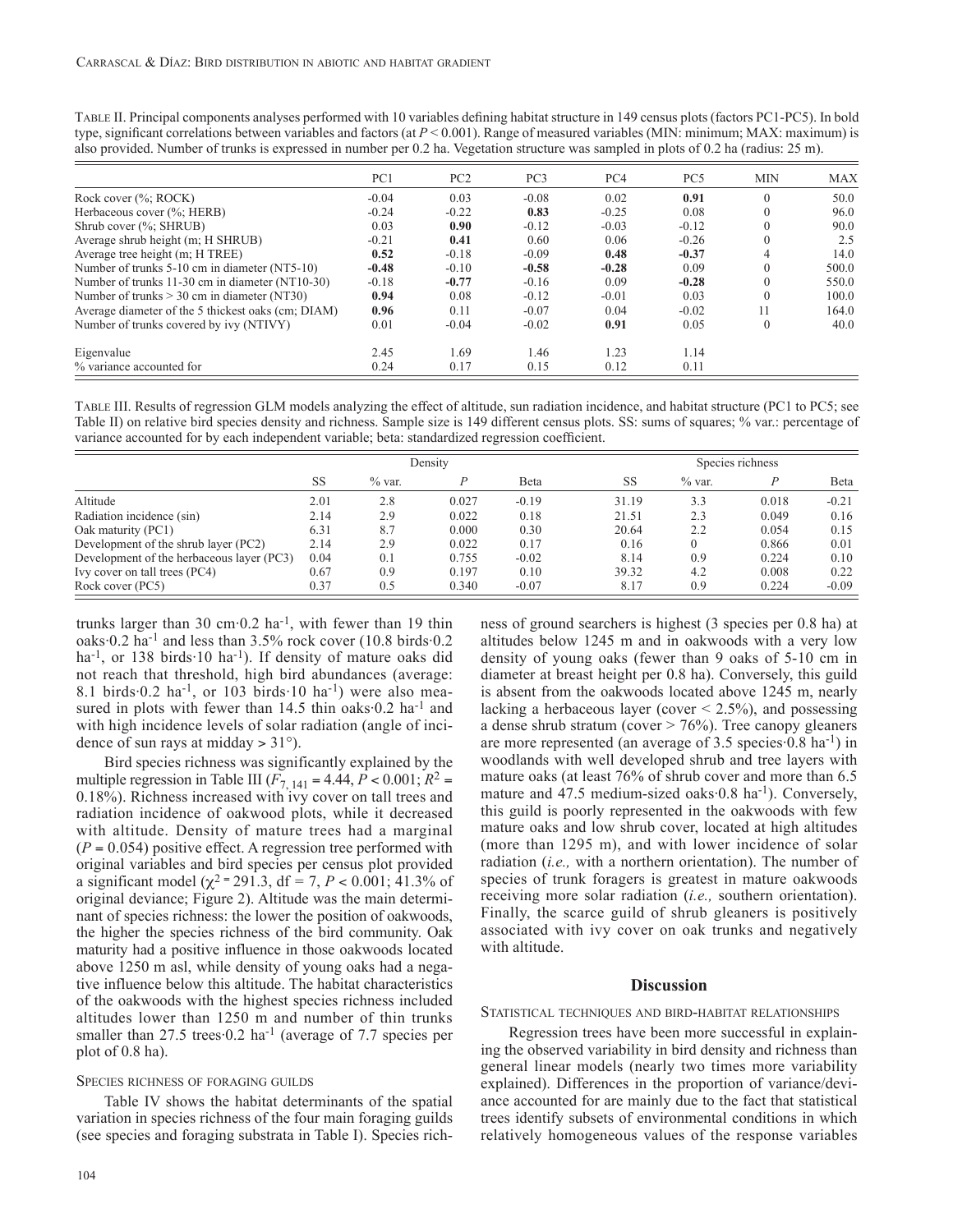

FIGURE 1. Regression tree model analyzing the relative bird density per oakwood plot (52.9% of original deviance accounted for). Splitting criteria indicate the conditions for the left branches. Numbers at terminal tips are mean density figures per 0.8 ha (minimum of 10 census plots per terminal tip). Length of the branches is proportional to deviance explained by each split. Only the main nine splitting criteria are shown. INCIDSUN: angle of incidence of sun rays on the oakwood plot. Number of trunks (several criteria beginning with NT) are expressed in number per 0.2 ha. See Table II for variable names. Sample size is 149 census plots.



Figure 2. Regression tree model analyzing bird species richness per oakwood plot (41.3% of original deviance accounted for). Splitting criteria indicate the conditions for the left branches. Numbers at terminal tips are mean number of species per 0.8 ha (minimum of 10 census plots per terminal tip). Length of the branches is proportional to deviance explained by each split. INCIDSUN: angle of incidence of sun rays on the oakwood plot. Number of trunks (several criteria beginning with NT) are expressed in number per 0.2 ha. See Table II for variable names. Sample size is 149 census plots.

are observed, instead of defining common linear patterns affecting the whole pool of samples (see also De'Ath & Fabricius, 2000). For example, both statistical techniques reveal the prominent role of oak maturity on bird density, but multiple regression fails to discover the subset of environmental conditions in which this factor is responsible for variation in species richness (see second and fourth order criteria in Figure 2). This contrast between the two statistical exploratory techniques exemplifies the advantage of regression and classification trees, which outperform typical approaches (*e.g.,* multiple regression analyses) when managing non-linear patterns found in ecological data where interactions are relevant to explaining the observed variability (see also Boone & Krohn, 2000; Olden & Jackson, 2002; Segurado & Araujo, 2004). Our results suggest that traditional, linear approaches to modelling species distributions (without the inclusion of interaction terms) provide a different representation of the importance of habitat factors in shaping species distributions relative to that provided by non-linear approaches such as classification and regression trees (Olden & Jackson, 2002).

## Influence of abiotic factors on bird density and species richness

Climatological and geographical variables have usually been employed in large-scale analyses of bird distribution (Root, 1988a,b; Repasky, 1991; Lennon *et al.,* 2000; Canterbury 2002; Seoane *et al.,* 2003; Seoane, Bustamante & Díaz-Delgado, 2004; Suárez-Seoane, Osborne & Rosema, 2004). Nevertheless, they have not been widely used in the study of species-specific habitat preferences and bird community parameters, where variables related to vegetation structure have played a dominant role (but see Shields & Grubb, 1974; and Huertas & Díaz, 2001). The results of this paper show the great importance of abiotic variables in explaining variation in total bird abundance and species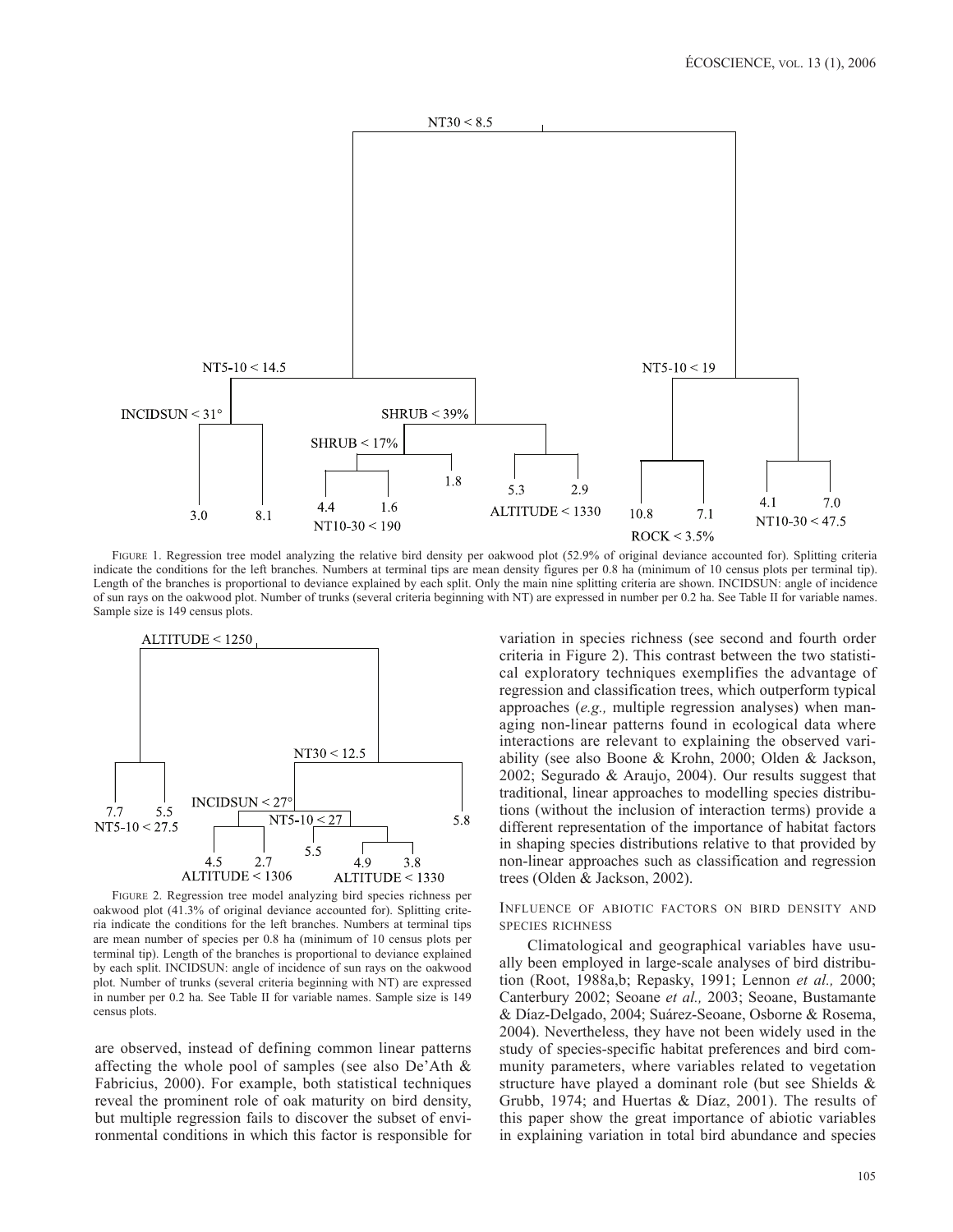| TABLE IV. Summary of regression trees showing the main splits modelling the influence of habitat variables on the species richness of four fo-         |
|--------------------------------------------------------------------------------------------------------------------------------------------------------|
| raging guilds in oakwoods during winter. Tree leaves ( <i>i.e.</i> , tips) providing the highest (MAX) and lowest (MIN) species richness are provided. |
| $D2\%$ ; amount of original deviance accounted for the whole tree model obtained. Birds were sampled in 0.8-ha census plots (radius: 50 m).            |
| while vegetation structure was sampled in an inner circle of 0.2 ha (radius: 25 m). AVERAGE: mean number of species per census plot (0.8 ha)           |
| in a sample of 149 census plots. Number of trunks (several acronyms beginning with NT) are expressed per 0.2 ha. See Table II for variable             |
| names. $n$ : sample size for the selected conditions ( <i>i.e.</i> , tips or leaves of the regression trees).                                          |

|                      | <b>AVERAGE</b> | $D2\%$ |                                                                                                                                                                              |
|----------------------|----------------|--------|------------------------------------------------------------------------------------------------------------------------------------------------------------------------------|
| Ground searchers     | 1.3            | 37.2   | MAX: ALTITUDE < 1245, NT5-10 < 9; $n = 10$ , average = 3 spp.<br>MIN: ALTITUDE > 1245, HERB < 2.5, SHRUB > 76.5; $n = 13$ ; average = 0 spp.                                 |
| Tree canopy gleaners | 23             | 37     | MAX: NT30 > 6.5, SHRUB > 76.5, NT10-30 > 47.5; $n = 17$ , average = 3.5 spp.<br>MIN: NT30 < 6.5, SHRUB < 48, ALTITUDE > 1295, INCIDSUN < 0.48; $n = 15$ , average = 0.8 spp. |
| Trunk foragers       | 1.5            | 36.3   | MAX: NT30 > 5.5, H TREE > 9.5, INCIDSUN > 0.54; $n = 12$ , average = 2.7 spp.<br>MIN: NT30 < 5.5, NT5-10 43-142; $n = 32$ , average = 0.7 spp.                               |
| Shrub gleaners       | 0.2            | 35.7   | MAX: NTIVY > 1.5; $n = 12$ , average = 1 spp.<br>MIN: NTIVY < 1.5, ALTITUDE > 1293; $n = 83$ , average = 0.04 spp.                                                           |

richness in the wintering avifauna of mediterranean continental oakwoods. They are also consistent with the fact that small passerines have very high energy requirements, especially in wintertime (Calder & King, 1974; Blem, 1990; Hedenström, 1992; Grubb & Pravosudov, 1994).

Altitude is hypothesized to influence bird distribution through its inverse relationship with ambient temperature. The basis of this association is that metabolic expenditure increases with decreasing temperature below the lower critical temperature (Calder & King, 1974), so birds should be more energetically constrained in high-altitude oakwoods than in those located in valleys. Temperature should pose an especially serious limitation in long winter nights, when minima regularly drop below 0 ºC. Therefore, inhabiting lowland oakwoods during winter, avoiding those at higher altitudes, could help bird save energy in these oakwoods. In addition, frequent snowstorms or periods of harsh weather mainly strike the higher mountainous areas of Guadarrama, affecting to a lesser degree lower altitudes. A thick snow layer makes it impossible to forage on the ground, shrubs, and tree branches (Grubb, 1975; Brotons, 1997; Nakamura & Shindo, 2001), decreasing winter survival (Doherty & Grubb, 2002) and forcing birds to migrate down in altitude, leaving the higher forests (Carrascal, 1988). Therefore, due to higher energetic costs, severe weather, and/or higher climatological unpredictability, high-altitude forests are less suitable for maintaining stable bird populations. The additive consequences of these effects on populations of different species determine the marked negative relationship between altitude and species richness, in particular due to the loss of ground and shrub foragers from highaltitude oakwoods.

Diurnal metabolic costs of thermoregulation can be reduced by obtaining environmental heat from radiation (Ohmart & Lasiewski, 1971; Lustick, Battersby & Kelty, 1978; Goldstein, 1988; Carrascal *et al.,* 2001). The radiation-induced increase in operative temperature could favour a reduction of thermoregulatory costs, because below the thermoneutral zone metabolic expenditure is lower at higher temperatures (Calder & King, 1974). Besides, temperature could have a positive indirect effect on foraging efficiency due to the activation of arthropods at higher temperatures

(Carrascal *et al.,* 2001) and the reduction of snow or frost cover in areas receiving more solar radiation. Thus, birds inhabiting cold environments should select habitat patches with a higher incidence of solar radiation to reduce metabolic costs and to increase food availability while foraging (Summers & Underhill, 1996). If at the within-habitat scale, there is considerable variation in the amount of solar radiation received by different sectors according to the cardinal orientation and steepness of the slope, birds should show a striking pattern of habitat selection favouring sunny patches, all other things being equal. This form of behavioural thermoregulation could be especially relevant in mid-latitude montane regions with a large number of calm sunny days, where winter temperatures usually remain 10-20 °C below the metabolic minimum critical temperature (Carrascal *et al.,* 2001). These predictions are borne out by our results, as total bird density, global species richness, and richness of trunk foragers are higher in the woodlands receiving more solar radiation (*i.e.,* southern orientations on steep slopes where sun rays incidence is more perpendicular). Therefore, our results show, at the bird community level, the potential ecological and demographic consequences of behavioural thermoregulation by endothermic birds proposed by Carrascal *et al.* (2001); see also Huertas and Díaz (2001).

The potential positive effects of solar radiation on bird distribution and abundance are expected to disappear under cold, cloudy, and windy weather (*i.e.,* limited radiation and increased heat loss; Walsberg, 1986; Wolf & Walsberg, 1996). Faced with these stressful conditions, birds could abandon high altitudes, moving to nearby lowland areas (see Carrascal, 1988 for Guadarrama mountains), change foraging substrata towards inner tree parts (*e.g.,* thick branches and trunks) and lower portions of the forest (Grubb, 1977; Carrascal, 1987; Lens, 1996), move horizontally less often (Grubb, 1978), gather in larger flocks (Lens, 1996), or move into habitats that provide greater shelter (Petit, 1989). Nevertheless, and in spite of these habitat and foraging shifts under more severe weather conditions, the results described in this paper show clear and predictable associations between abiotic factors related to the thermal environment and the abundance and species richness of birds in a large mountainous area under typical anticyclonic winter conditions. Thus, the observed relationships could play an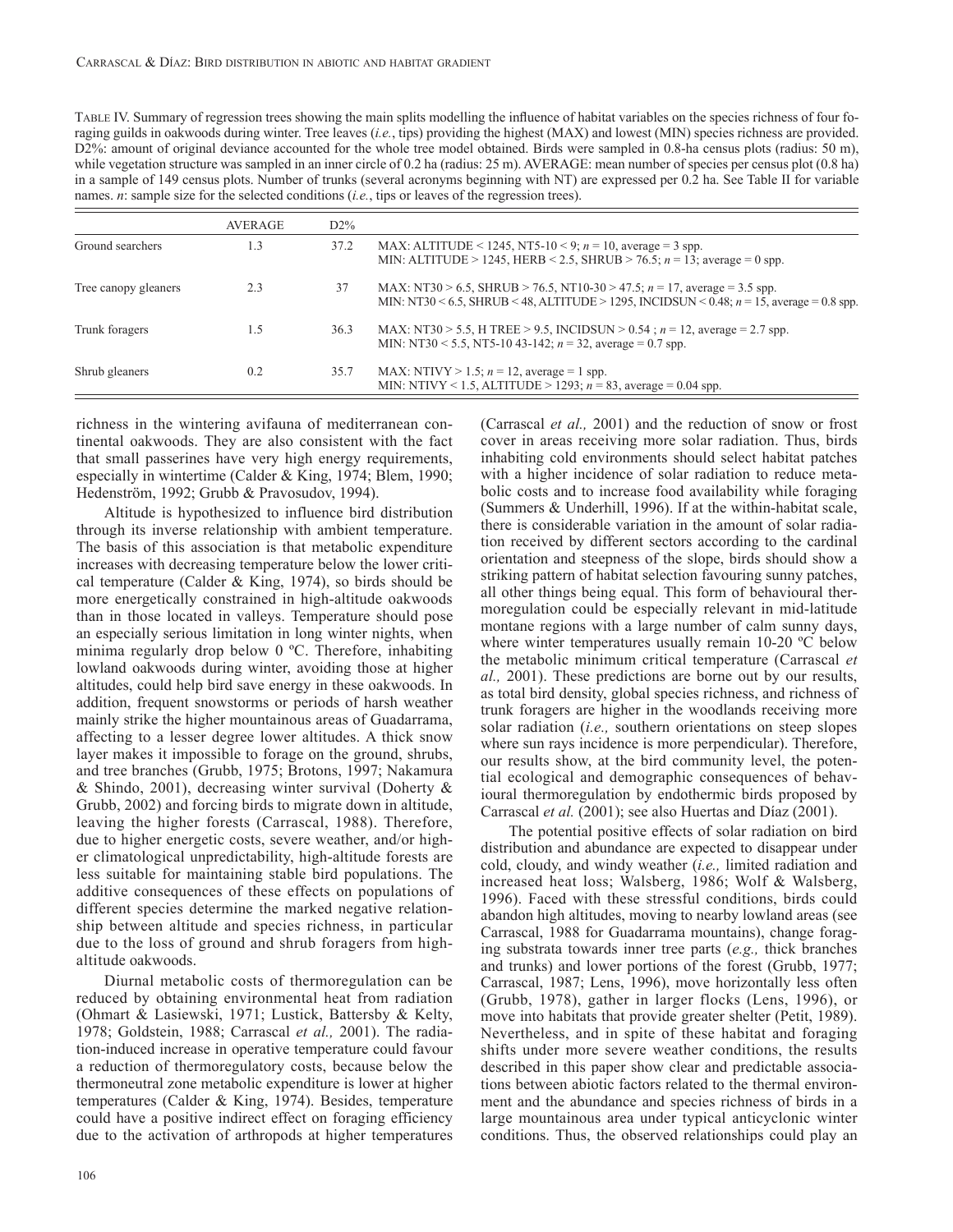important role favouring winter energy savings in southern latitudes of cold continental and/or montane climate, with low cloudiness and under windless conditions (Walsberg, 1986; Wolf & Walsberg, 1996).

A practical recommendation derived from these results is to emphasize preservation of the remnant lowland oakwoods with southern orientations in the region (see Manne, Brooks & Pimm, 1999 and Brotons *et al.,* 2003 for a global and a regional view on the importance of scarce mature lowland forests in bird conservation). These forests could serve as "better" wintering grounds, or temporal refuges against short periods of harsh weather, for the oakwood bird fauna of central Spain, being especially important for ground searchers and shrub gleaners whose winter survival is compromised if they lack oakwoods with their habitat preferences and spatial niche.

## Habitat structure determinants of bird density and species richness

Our results show that oakwood maturity is highly associated with bird abundance (see PC1 in Table III, and the influence of thick tree density in the first splitting criterion of the tree regression in Figure 1), but not with species richness. This result contrasts with those previously reported in woodland bird communities, where maturity of the tree layer is a common determinant of diversity (Brotons *et al.,* 2003; Wiens, 1989 and references therein). Oak maturity was positively associated with bird species richness only when oakwoods were located at high altitudes (above 1250 m), revealing the importance of this habitat attribute in the most restrictive environmental conditions according to the negative relationship between altitude and temperature.

On the contrary, a thick layer of young oaks markedly constrained bird density and species richness, especially for the occupation of oakwoods at lower altitudes, where the bird communities are denser and more diverse. A dense undergrowth probably provides fewer feeding opportunities to birds (substrates and prey; see Haveri & Carey, 2000; Hayes, Weikel & Husso, 2003; Hagar, Howlin & Ganio, 2004 for similar results in other forests). A dense, monotonous layer of young trees limits the development of the diverse shrub and herbaceous strata necessary for ground and shrub gleaners dealing with invertebrates and fruits. Moreover, high density of thin trees is usually associated with monotonous dense forests, not appropriate for those species requiring open wooded areas (see Del Moral *et al.,* 2002 for coarse-grained winter habitat preferences of birds in central Spain); examples of these species are the redwing, mistle thrush, blackbird, chaffinch, rock bunting (*Emberiza cia*), and robin (*Erithacus rubecula*). The obvious management recommendations derived from these results are to favour the presence of mature oaks (at least 40-60 oaks thicker than 30 cm at breast level per ha), especially in oakwoods located at highest altitudes, and to reduce the number of young oak trees to a maximum of 70-135 trees per ha, particularly at lower altitudes.

Bird density was positively related to shrub cover and height. The importance of the understory layer has already been noted in other studies, which highlighted its benefit in other forest environments (Kirk & Hobson, 2001; Lohr, Gauthreaux & Kilgo, 2002; Brotons *et al.,* 2003; Jobes, Nol & Voigt, 2004). Several understory species (blackberries, dog roses, hawthorns, brooms) produce fruits that are used by birds as a primary or facultative food supply (see Jordano, 1985; and Herrera, 1984; 1998 for mediterranean environments). Some bird species are tightly associated with the availability of these fruiting species in Iberian deciduous forests (blackcap: Guitián, 1985; Tellería & Pérez-Tris, 2003). Another fruiting plant, ivy, was also very important to shrub gleaners, although it is not present in the understory layer but covers tree trunks. Ivy's fruits provide food supply for many bird species (especially redwings, blackcaps, and wrens in our study area; see also Guitián, 1987; Clergeau, 1992). A dense understory also provides predator defence, because a well-developed shrub layer constitutes an important visual obstacle to predators (Doherty & Grubb, 2000). Shrub development also positively affects tree canopy gleaners (see Table IV), which usually exploit the understory as a secondary foraging substrate (Carrascal, Potti & Sánchez-Aguado, 1987). Nevertheless, its development had a negative effect on species richness of ground searchers when shrub cover was higher than 76% (see Table IV), probably because it limits grass cover. Therefore, forest management practices should allow the development of the understory layer up to 76% of cover and also permit the existence of at least 2 trunks/0.2 ha covered by ivy.

In summary, bird distribution within the homogeneous habitat type of Pyrenean oakwoods is a predictable phenomenon where habitat structure attributes and abiotic factors related to the thermal environment play similar, important roles. In defining distribution patterns, regression tree analyses that account for complex interactions were more powerful than classical linear models (Segurado & Araujo, 2004). Birds showed a clear preference for mature forests lacking a thick undergrown stratum of young trees, but with a well-developed shrub layer. Overlapping this general pattern, there was a clear preference of wintering birds for lowland forests, avoiding northern orientations where solar radiation is minimal, showing that birds try to minimize thermal expenditure in these montane forests during winter. Although based on correlations, some practical recommendations emerge from our results: to enhance habitat suitability for oakwood birds in the study region, forest management practices ought to preserve the most mature forests at lower altitudes exposed to the south.

#### **Acknowledgements**

J. Potti kindly reviewed an early draft of the manuscript. This paper was funded by projects 07M/0137/2000 of the Comunidad Autónoma de Madrid and DGCYT BOS2000–0993 of the Ministerio de Educación y Cultura (MEC, Spain).

#### **Literature cited**

- Bibby, C. J., N. D. Burgess, D. A. Hill & S. H. Mustoe, 2000. Bird Census Techniques. Academic Press, London.
- Blem, C. R., 1990. Avian energy storage. Current Ornithology, 7: 59-113.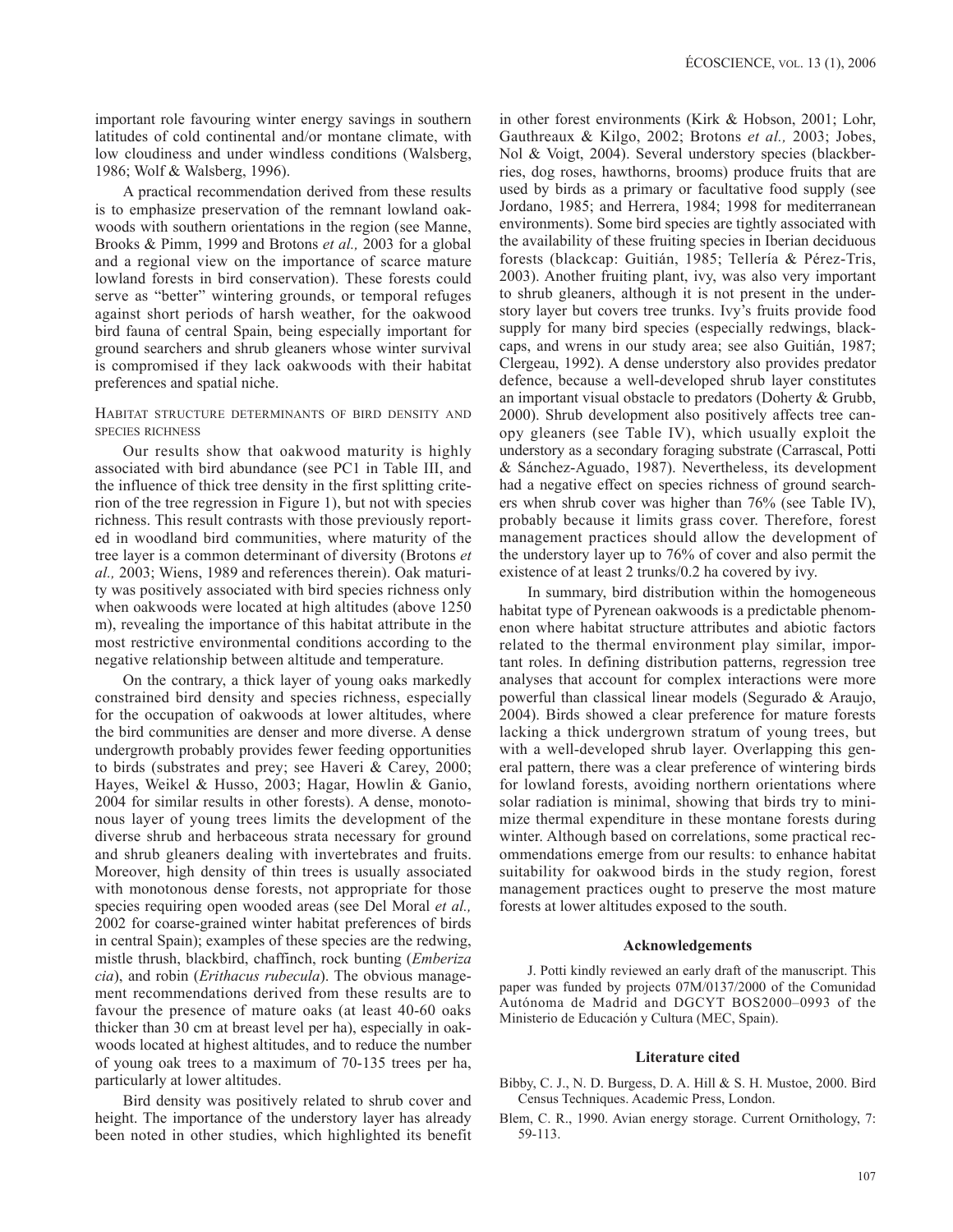- Boone, R. B. & W. B. Krohn, 2000. Partitioning sources of variation in vertebrate species richness. Journal of Biogeography, 27: 457-470.
- Breiman, L., J. Friedman, R. Olshen & C. Stone, 1998. Classification and Regression Trees. CRC Press, Boca Raton, Florida.
- Brotons, L., 1997. Changes in foraging behaviour of the coal tit due to snow cover. Ardea, 85: 249-257.
- Brotons, L., M. Mönkkönen, E. Huhta, A. Nikula & A. Rajasärkkä, 2003. Effects of landscape structure and forest reserve location on old-growth forest bird species in Northern Finland. Landscape Ecology, 18: 377-393.
- Bustamante, J. & J. Seoane, 2004. Predicting the distribution of four species of raptors (Accipitridae) in southern Spain: Statistical models work better than existing maps. Journal of Biogeography, 31: 1-12.
- Calder, W. A. & J. R. King, 1974. Thermal and caloric relations of birds. Pages 259-413 *in* D. S. Farner & J. R. King (eds.). Avian Biology. Volume 4. Academic Press, New York, New York.
- Canterbury, G., 2002. Metabolic adaptation and climatic constraints on winter bird distribution. Ecology, 83: 946-957.
- Carrascal, L. M. 1987. Influencia del viento en el comportamiento de búsqueda del alimento en un grupo de aves insectívoras forestales. Misellanea Zoologica, 10: 277-285.
- Carrascal, L. M., 1988. Influencia de las condiciones ambientales sobre la organización de la comunidad de aves invernante en un bosque subalpino mediterráneo. Doñana Acta Vertebrata, 15: 111-131.
- Carrascal, L. M., D. Palomino & J. M. Lobo, 2002. Patterns of habitat preference and distribution and abundance of wintering bird fauna in central Spain. Analysis and prediction of the effect of ecological factors. Animal Biodiversity and Conservation, 25: 7-40.
- Carrascal, L. M., J. Potti & F. J. Sánchez-Aguado, 1987. Spatiotemporal organization of the bird communities in two Mediterranean montane forests. Holarctic Ecology, 10: 185-192.
- Carrascal, L. M., J. C. Senar, I. Mozetich, F. Uribe & J. Domenech, 1998. Interactions among environmental stress, body condition, nutritional status, and dominance in great tits. Auk, 115: 727-738.
- Carrascal, L. M., J. A. Díaz, D. L. Huertas & I. Mozetich, 2001. Behavioral thermoregulation by treecreepers: Trade-off between saving energy and reduced crypsis. Ecology, 82: 1642-1654.
- Clark, L. A. & D. Pregibon, 1992. Tree-based models. Pages 377- 419 *in* J. M. Chambers & T. J. Hastie (eds.). Statistical Models in S. Wadsworth & Brooks, Pacific Grove, California.
- Clergeau, P., 1992. The effect of birds on seed-germination of fleshy-fruited plants in temperate farmland. Acta Oecologica, 13: 679-686.
- Cody, M. L., 1985. Habitat Selection in Birds. Physiological Ecology. Academic Press, San Diego, California.
- Costa, M., C. Morla & H. Sainz, 1998. Los bosques ibéricos. Una interpretación geobotánica. Ed Geoplaneta, Barcelona.
- Crawley, M. J., 2002. Statistical Computing. An Introduction to Data Analysis Using S-Plus. John Wiley & Sons, New York, New York.
- De'Ath, G. & K. Fabricius, 2000. Classification and regression trees: A powerful yet simple technique for ecological data analysis. Ecology, 81: 3178-3192.
- De Jong, A. A., 1976. The influence of simulated solar radiation on the metabolic rate of White-crowned Sparrows. Condor, 78: 174-179.
- Del Moral, J. C., B. Molina, J. De La Puente & J. Pérez-Tris, 2002. Atlas de las Aves Invernantes de Madrid, 1999–2001. SEO –Montícola, Madrid.
- Doherty, P. F. & T. C. Grubb, 2000. Habitat and landscape correlates of presence, density, and species richness of birds wintering in forest fragments in Ohio. Wilson Bulletin, 112: 388-394.
- Doherty, P. F. & T. C. Grubb, 2002. Survivorship of permanentresident birds in a fragmented forested landscape. Ecology, 83: 844-857.
- Drapeau, P., A. Leduc, J.-F. Giraux, J.-P. Savard, Y. Bergeron & W. Vickery, 2000. Landscape-scale disturbances and changes in bird communities of boreal mixed-wood forests. Ecological Monographs, 70: 423-444.
- Efron, B. & R. Tibshirani, 1991. Statistical data analysis in the computer age. Science, 253: 390-395.
- Ekman, J. B. & M. K. Hake, 1990. Monitoring starvation risk: Adjustments of body reserves in greenfinches (*Carduelis chloris* L.) during periods of unpredictable foraging success. Behavioural Ecology, 1: 62-67.
- Fretwell, S. D., 1972. Populations in a seasonal environment. Monograph Population Biology, 5: 1-218.
- Gibson, L. A., B. A. Wilson, D. M. Cahill & J. Hill, 2004. Spatial prediction of rufous bristlebird habitat in a coastal heathland: A GIS-based approach. Journal of Applied Ecology, 41: 213-223.
- Goldstein, D. L., 1988. Estimates of daily expenditure in birds: The time-energy budget as an integrator of laboratory and field studies. American Zoologist, 28: 829-844.
- Grubb, T. C., 1975. Weather-dependent foraging behavior of some birds wintering in a deciduous woodland. Condor, 77: 175-182.
- Grubb, T. C., 1977. Weather-dependent foraging behavior of some birds wintering in a deciduous woodland: Horizontal adjustments. Condor, 79: 271-274.
- Grubb, T. C., 1978. Weather-dependent foraging rates of wintering woodland birds. Auk, 95: 370-376.
- Grubb, T. C. & V. V. Pravosudov, 1994. Toward a general theory of energy management in wintering birds. Journal of Avian Biology, 25: 255-260.
- Guitián, J., 1985. Datos sobre el régimen alimenticio de los Paseriformes de un bosque montano de la Cordillera Cantábrica occidental. Ardeola, 32: 155-172.
- Guitián, J., 1987. *Hedera helix* y los pájaros dispersantes de sus semillas: tiempo de estancia en la planta y eficiencia de movilización. Ardeola, 34: 25-35.
- Hagar, J., S. Howlin & L. Ganio, 2004. Short-term response of songbirds to experimental thinning of young Douglas-fir forests in the Oregon Cascades. Forest Ecology and Management, 199: 333-347.
- Hastie, T. J. & R. J. Tibshirani, 1990. Generalized Additive Models. Monographs of Statistics and Applied Probability. 43. Chapman & Hall, London.
- Haveri, B. A. & A. B. Carey, 2000. Forest management strategy, spatial heterogeneity, and winter birds in Washington. Wildlife Society Bulletin, 28: 643-652.
- Hayes, J. P., J. M. Weikel & M. M. P. Huso, 2003. Response of birds to thinning young Douglas-fir forests. Ecological Applications, 13: 1222-1232.
- Hayworth, A. M. & W. W. Weathers, 1984. Temperature regulation and climatic adaptation in Black-billed and Yellow-billed magpies. Condor, 86: 19-26.
- Hedenström, A., 1992. Flight performance in relation to fuel load in birds. Journal of Theoretical Biology, 158: 535-537.
- Herrera, C. M., 1984. A study of avian frugivores, bird-dispersed plants, and their interaction in Mediterranean scrublands. Ecological Monographs, 54: 1-23.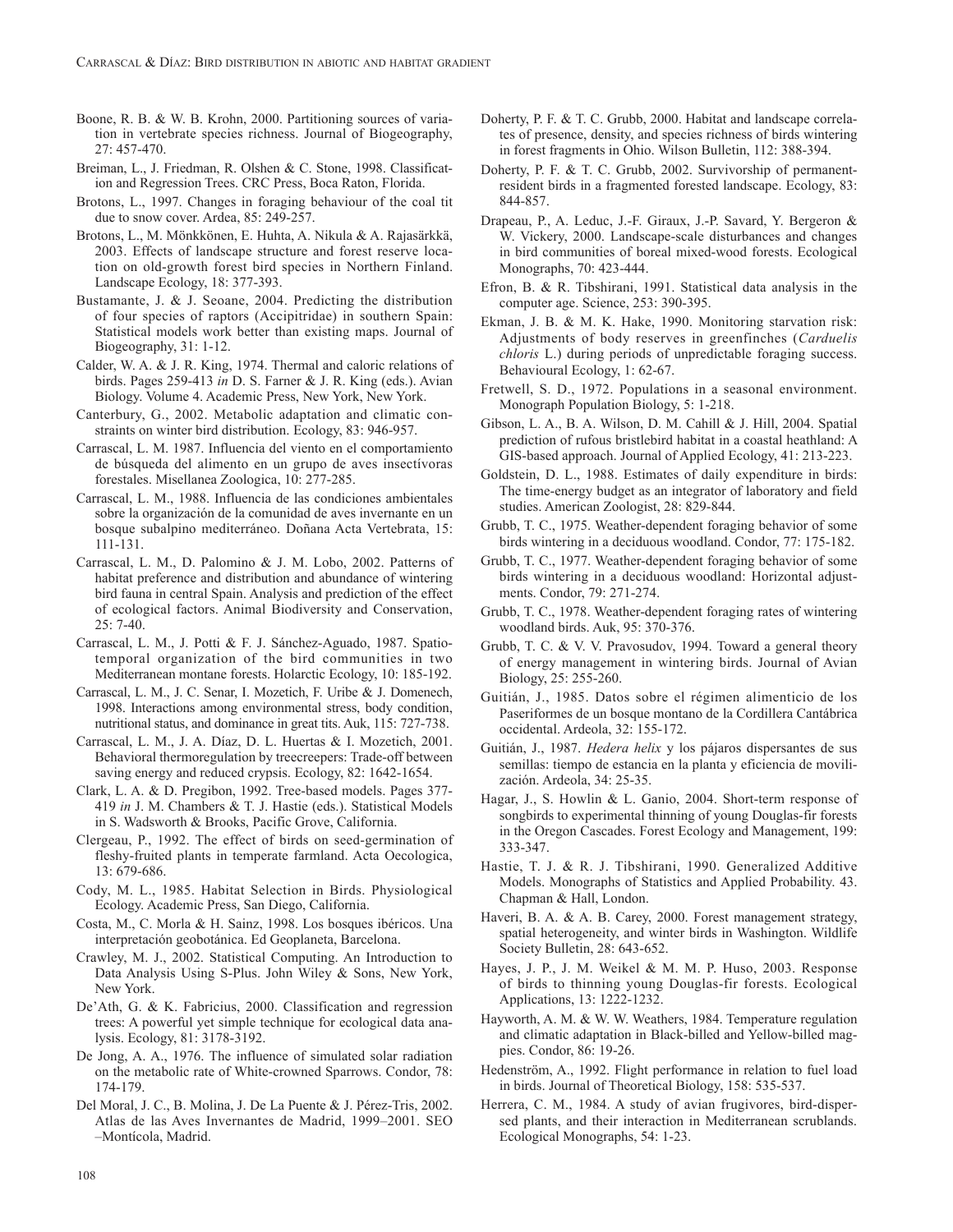- Herrera, C. M., 1998. Long-term dynamics of Mediterranean frugivorous birds and fleshy fruits: A 12-year study. Ecological Monographs, 68: 511-538.
- Huertas, D. & J. A. Díaz, 2001. Winter habitat selection by a montane bird assemblage: The effects of solar radiation. Canadian Journal of Zoology, 79: 279-284.
- Izco, J., 1984. Madrid verde. Jesús Izco-Madrid: Instituto de Estudios Agrarios, Pesqueros y Alimentarios, D. L., Madrid.
- Jobes, A. P., E. Nol & D. R. Voigt, 2004. Effects of selection cutting on bird communities in contiguous eastern hardwood forests. Journal of Wildlife Management, 68: 51-60.
- Jones, J., 2001. Habitat selection studies in avian ecology: A critical review. Auk, 118: 557-562.
- Jordano, P., 1985. El ciclo anual de los Paseriformes frugívoros en el matorral mediterráneo del sur de España: importancia de su invernada y variaciones interanuales. Ardeola, 32: 69-94.
- Kirk, D. A. & K. A. Hobson, 2001. Bird-habitat relationships in jack pine boreal forests. Forest Ecology and Management, 147: 217-243.
- Kotliar, N. B. & J. A. Wiens, 1990. Multiple scales of patchiness and patch structure: A hierarchical framework for the study of heterogeneity. Oikos, 59: 253-260.
- Lennon, J. J., J. J. D. Greenwood & J. R. G. Turner, 2000. Bird diversity and environmental gradients in Britain: A test of the species-energy hypothesis. Journal of Animal Ecology, 69: 581-598.
- Lens, L., 1996. Wind stress affects foraging site competition between crested tits and willow tits. Journal of Avian Biology, 27: 41-46.
- Lohr, S. M., S. A. Gauthreaux & J. C. Kilgo, 2002. Importance of coarse woody debris to avian communities in loblolly pine forests. Conservation Biology, 16: 767-777.
- Luck, G. W., 2002. The habitat requirements of the rufous treecreeper (*Climacteris rufa*). 1. Preferential habitat use demonstrated at multiple spatial scales. Biological Conservation, 105: 383-394.
- Lustick, S., B. Battersby & M. Kelty, 1978. Behavioral thermoregulation: Orientation toward the sun in herring gulls. Science, 200: 81-83.
- Manne, L. L., T. M. Brooks & S. L. Pimm, 1999. The relative risk of extinction of passerine birds on continents and islands. Nature, 399: 258-261.
- Martin, T., 2001. Abiotic *versus* biotic influences on habitat selection of coexisting species: Climate change impacts? Ecology, 82: 175-188.
- MathSoft, 1999. S-Plus 2000. Seattle, Washington.
- Naef-Daenzer, B., 2000. Patch time allocation and patch sampling by foraging great and blue tits. Animal Behaviour, 59: 989-999.
- Nakamura, M. & N. Shindo, 2001. Effects of snow cover on the social and foraging behavior of the great tit *Parus major*. Ecological Research, 16: 301-308.
- Ohmart, R. D. & R. C. Lasiewski, 1971. Roadrunners: Energy conservation by hypothermia and absorption of sun-light. Science, 172: 67-69.
- Olden, J. D. & D. A. Jackson, 2002. A comparison of statistical approaches for modelling fish species distributions. Freshwater Biology, 47: 1976-1995.
- Orians, G. H. & J. F. Wittenberger, 1991. Spatial and temporal scales in habitat selection. American Naturalist, 137: 29-49.
- Osborne, W. S. & K. Green, 1992. Seasonal changes in composition, abundance and foraging behavior of birds in the snowy mountains. Emu, 92: 93-105.
- Perrins, C. M., 1998. The Complete Birds of the Western Palearctic on CD-ROM, Version 1.0. Oxford University Press, Oxford.
- Petit, D. R., 1989. Weather-dependent use of habitat patches by wintering woodland birds. Journal of Field Ornithology, 60: 241-247.
- Repasky, R. R., 1991. Temperature and the northern distributions of wintering birds. Ecology, 72: 2274-2285.
- Repasky, R. R. & D. Schluter, 1994. Habitat distributions of wintering sparrows along an elevational gradient: Tests of the food, predation and microhabitat structure hypotheses. Journal of Animal Ecology, 63: 569-582.
- Rolstad, J., B. Løken & E. Rolstad, 2000. Habitat selection as a hierarchical spatial process: The green woodpecker at the northern edge of its distribution range. Oecologia, 124: 116-129.
- Root, T., 1988a. Energy constraints on avian distribution and abundances. Ecology, 69: 330-339.
- Root, T., 1988b. Environmental factors associated with avian distributional boundaries. Journal of Biogeography, 15: 489-505.
- Segurado, P. & M. B. Araujo, 2004. An evaluation of methods for modelling species distributions. Journal of Biogeography, 31: 1555-1568.
- Seoane, J., J. Bustamante & R. Díaz-Delgado, 2004. Competing roles for landscape, vegetation, topography and climate in predictive models of bird distribution. Ecological Modelling, 171: 209-222.
- Seoane, J., J. Viñuela, R. Díaz-Delgado & J. Bustamante, 2003. The effects of land use and climate on red kite distribution in the Iberian peninsula. Biological Conservation, 111: 401-414.
- Shields, W. M. & T. C. Grubb, 1974. Winter bird densities on north and south slopes. Wilson Bulletin, 86: 125-130.
- Shiu, H.-J. & P.-F. Lee, 2003. Assessing avian point-count duration and sample size using species accumulation functions. Zoological Studies, 42: 357-367.
- StatSoft, 2001. STATISTICA (data analysis software system), Version 6. Tulsa, Oklahoma.
- Suárez-Seoane, S., P. E. Osborne & A. Rosema, 2004. Can climate data from METEOSAT improve wildlife distribution models? Ecography, 27: 629-636.
- Summers, R. W. & L. G. Underhill, 1996. The dispersion of Arctic breeding birds according to snow-free patch dimensions during the spring thaw in the north-eastern Taimyr Peninsula, Russia. Polar Biology, 16: 331-333.
- Tellería, J. L. & J. Pérez-Tris, 2003. Seasonal distribution of a migratory bird: Effects of local and regional resource tracking. Journal of Biogeography, 30: 1583-1591.
- Venables, W. N. & B. D. Ripley, 1994. Modern Applied Statistics with S-plus. Springer-Verlag, New York, New York.
- Walsberg, G. E., 1981. Nest-site selection and the radiative environment of the Warbling Vireo. Condor, 83: 86-88.
- Walsberg, G. E., 1985. Physiological consequences of microhabitat selection. Pages 389-413 *in* M. L. Cody (ed.). Habitat Selection in Birds. Academic Press, Orlando, Florida.
- Walsberg, G. E., 1986. Thermal consequences of roost-site selection: The relative importance of three modes of heat conservation. Auk, 103: 1-7.
- Walsberg, G. E., 1993. Thermal consequences of diurnal microhabitat selection in a small bird. Ornis Scandinavica, 24: 174-182.
- Wiens, J., 1989. The Ecology of Bird Community. Volume I: Foundations and Patterns. Cambridge University Press, Cambridge.